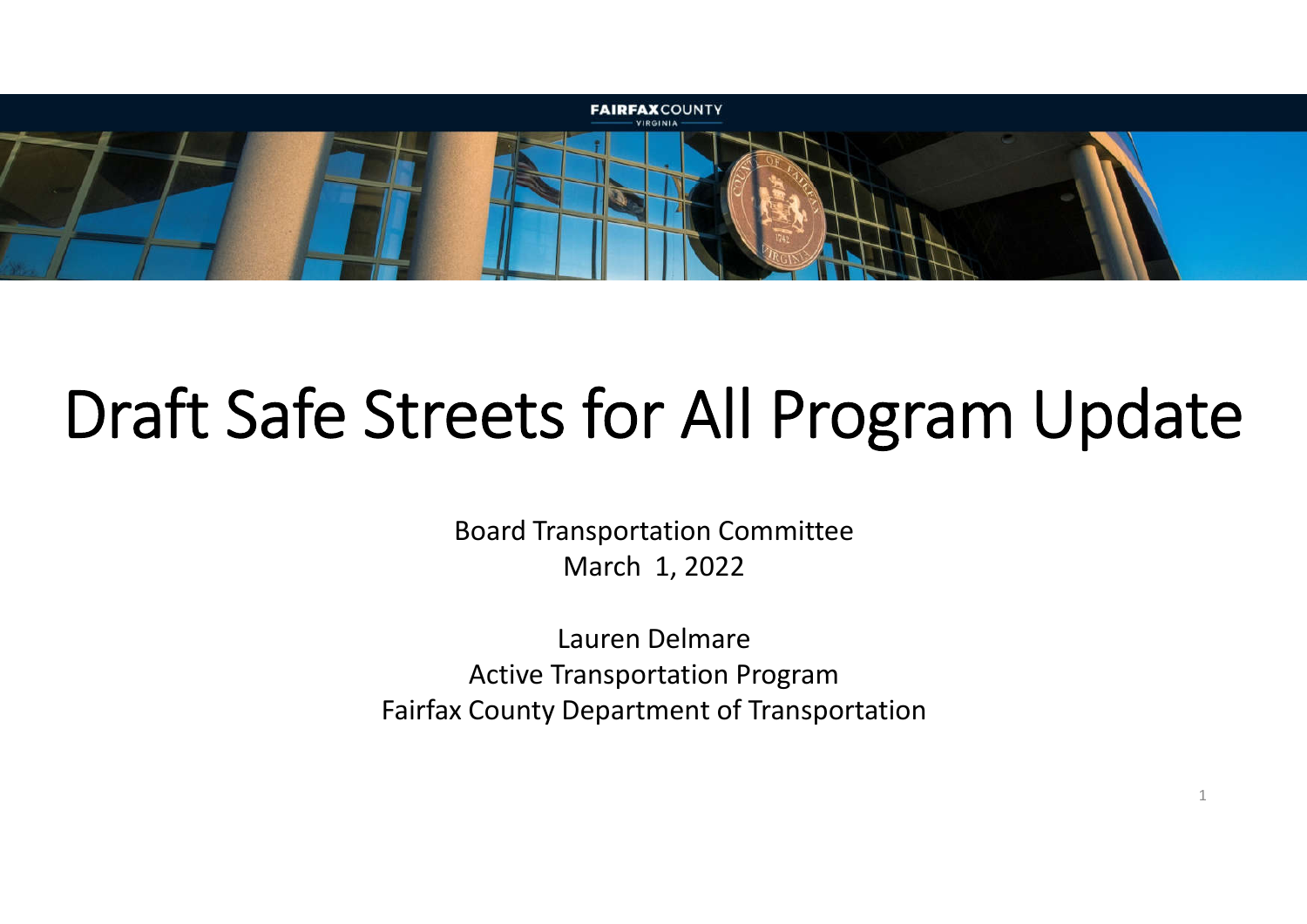#### Safe Streets for All Timeline

January 2020 Board Motion on Pedestrian Safety 2020-2021 Active Fairfax Transportation Plan Phase 1 and Draft Safe Streets for All Program Recommendations June 2021 Draft Program Recommendations to Board February 2022

Outreach Summary & Updated Recommendations to Board

March 2022 (today) Proposed Next Steps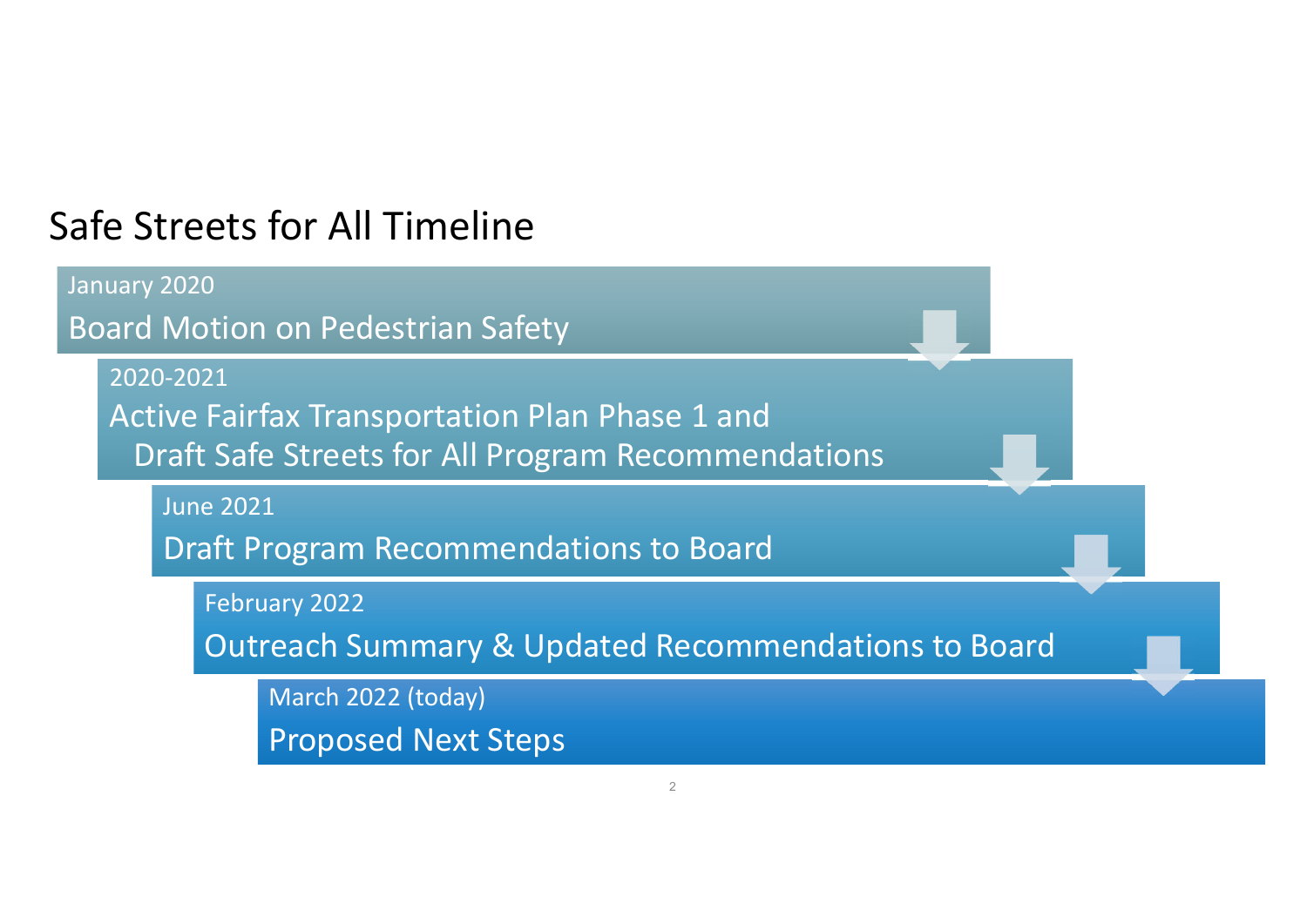#### Today's Agenda: Next Steps Following Program Recommendations

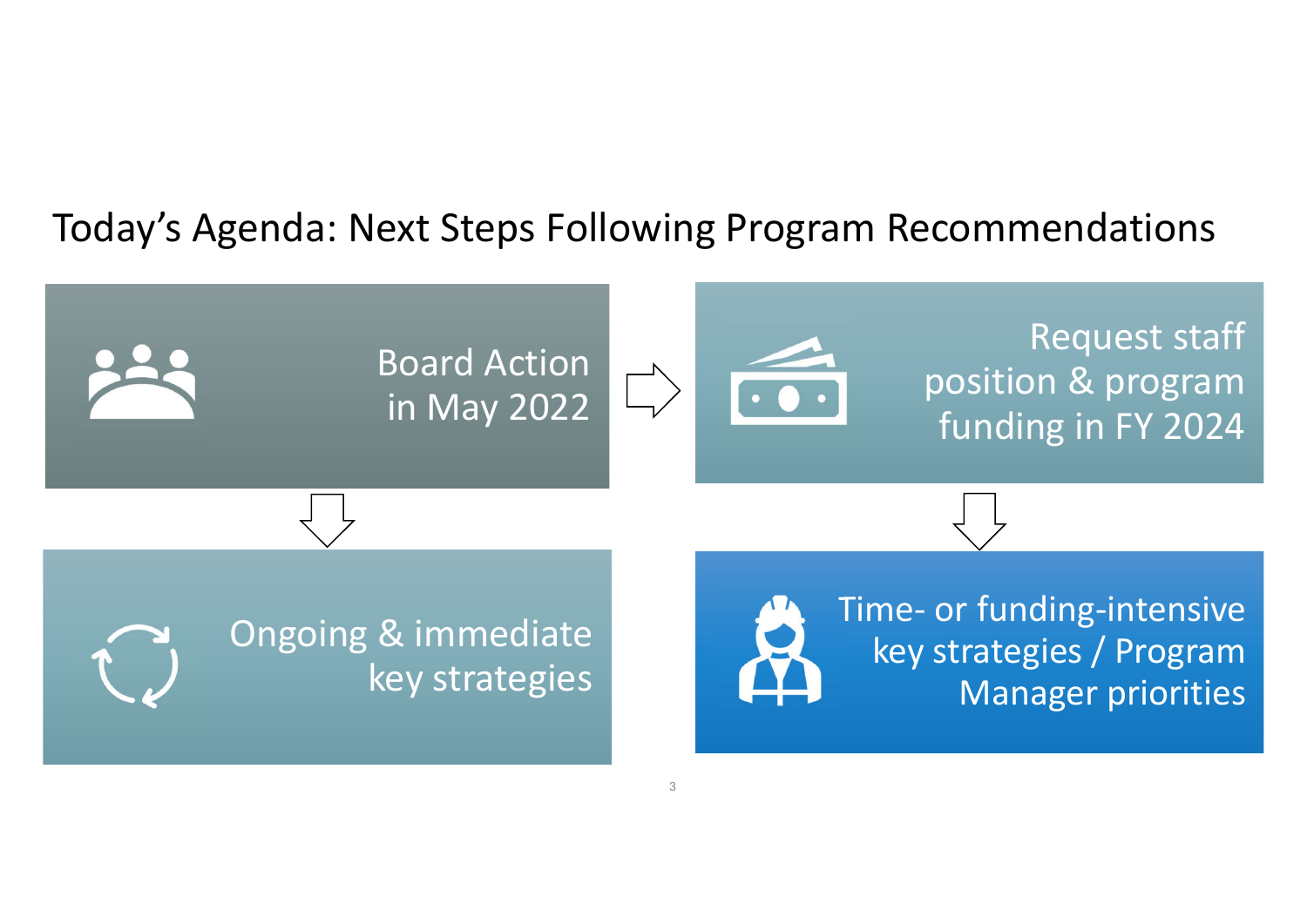#### Proposed Program Framework

- 1. Policy & Planning
- 2. Street Design & Traffic Engineering
- 3. Equity & Social Justice
- 4. Education & Traffic Safety Culture
- 5. Funding & Implementation
- 6. Monitoring & Evaluation



**FAIRFAX COUNTY Safe Streets for All Program Recommendations** 

**DRAFT 2021** 

4

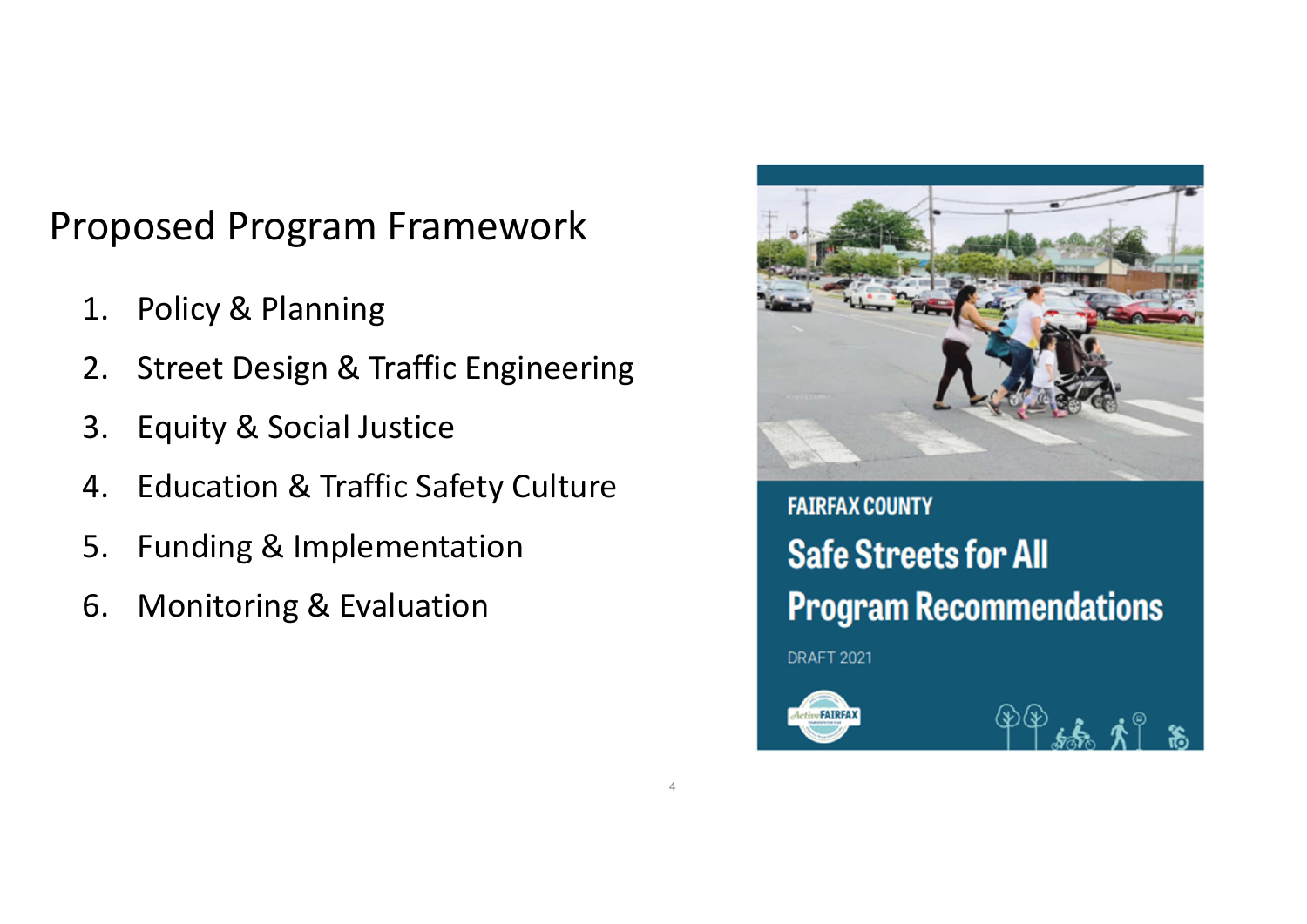#### Key Strategies: Ongoing

- **Reduce conflicts** and prioritize active transportation safety through design. (*Design*)
- Implement planned **active transportation facilities** and streetscapes. (*Design*)
- Develop and implement a **communications strategy** for the Safe Streets for All program. (*Education*)
- **Safety campaigns** (*Education*)

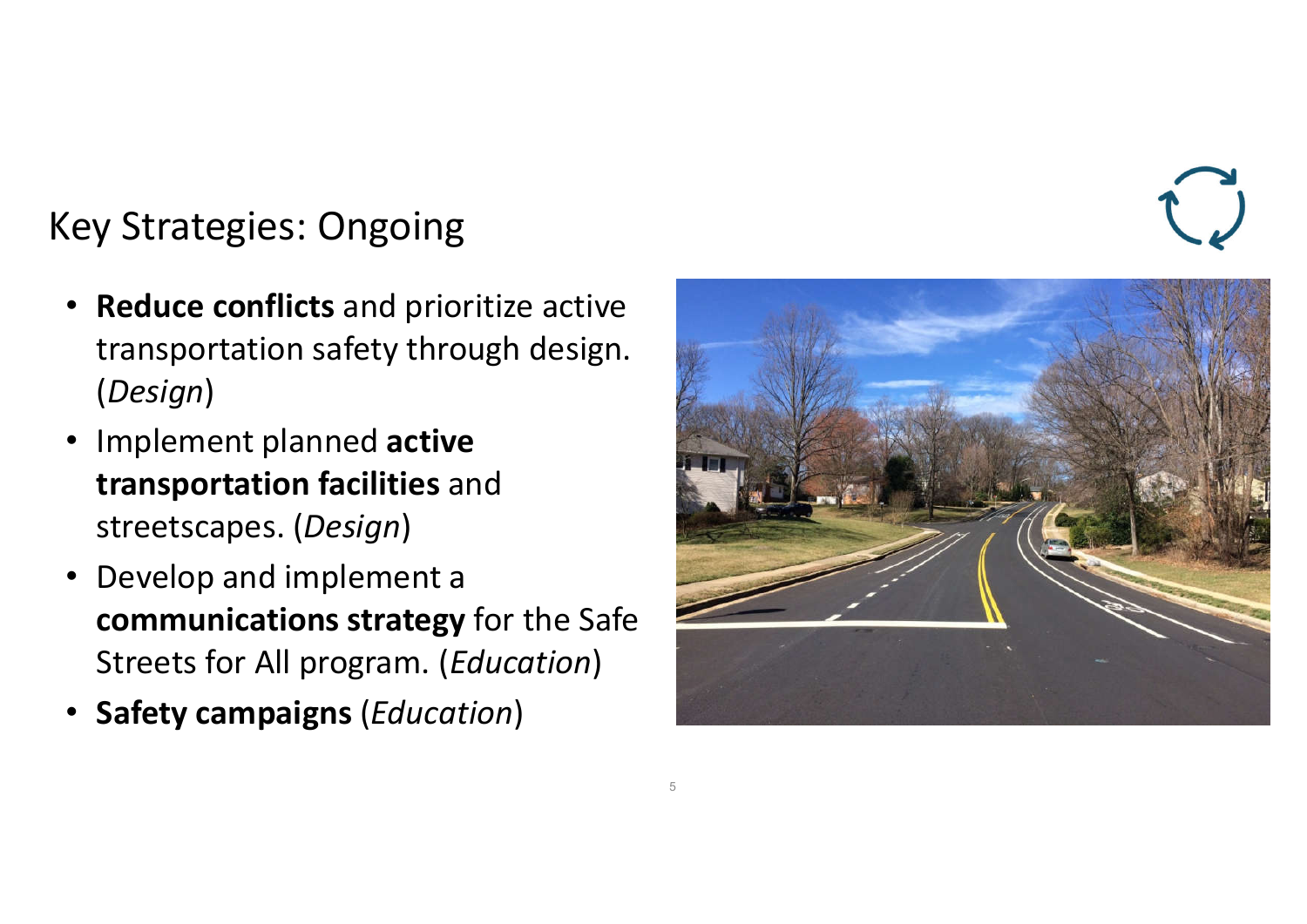#### Key Strategies: Immediate Next Steps

- Develop a **Safe Streets for All Policy** (*Policy*)
- Recommend **priority revisions** for state and local policies and transportation plans (*Policy*)
- Include an **active transportation expert** on the consultant team of every transportation project. (*Implementation*)
- Prioritize active transportation capital projects and maintenance with the Board on **high-risk corridors, in high-need areas and near destinations**. (*Implementation, Equity*)
- **Host trainings** for County and VDOT staff on safety best practices (*Education*)
- Systematically **report on safety** and collect public safety concerns (*Monitoring)*

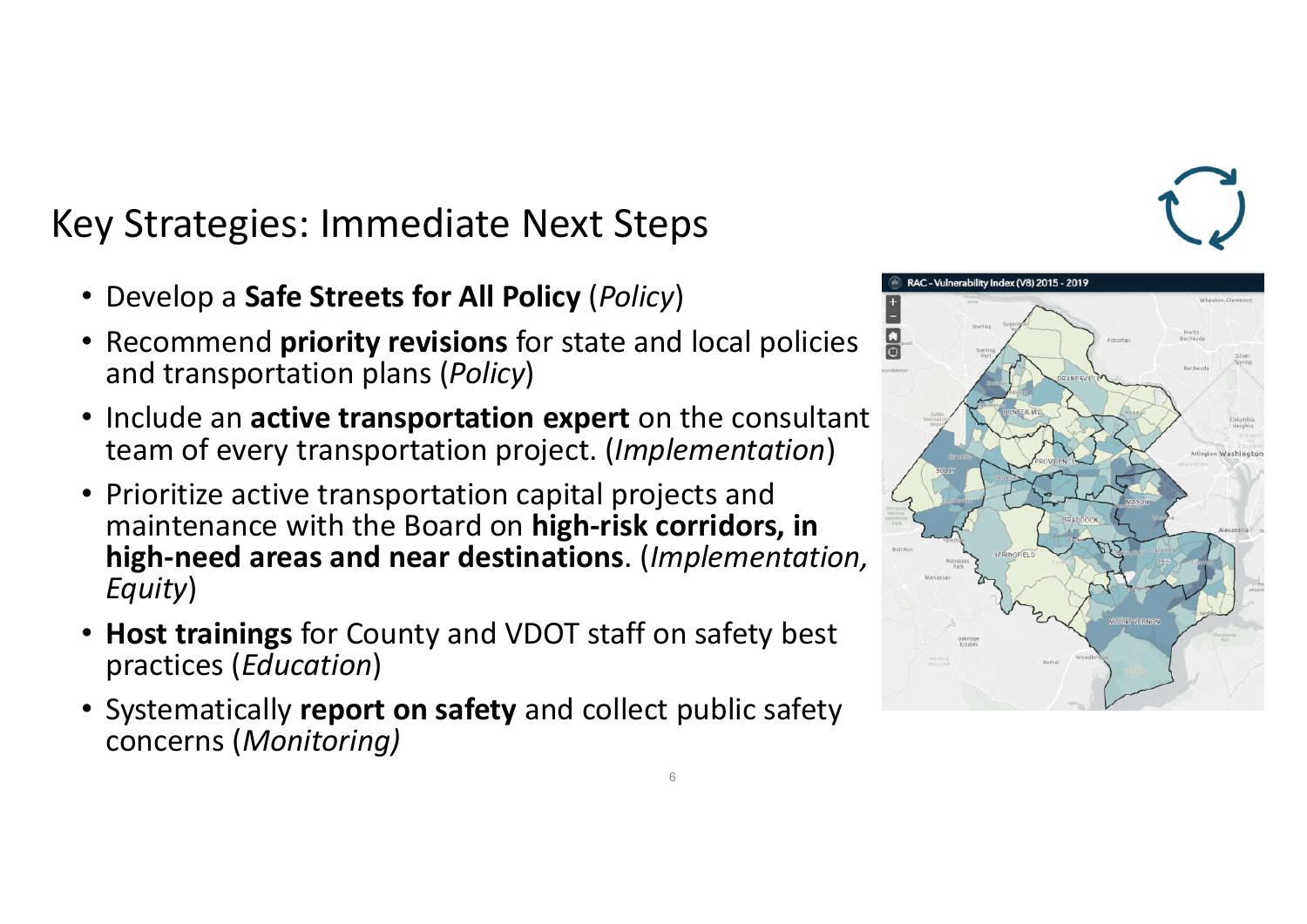

#### Key Strategies: Proposed Position & Program Funding

7

- Establish a Safe Streets for All Program in FY 2024:
	- Manager staff position • Safe Streets for All Program (*Implementation*)
	- Safe Streets for All Program funding for interim improvements, studies, educational campaigns, etc. (*Implementation*)

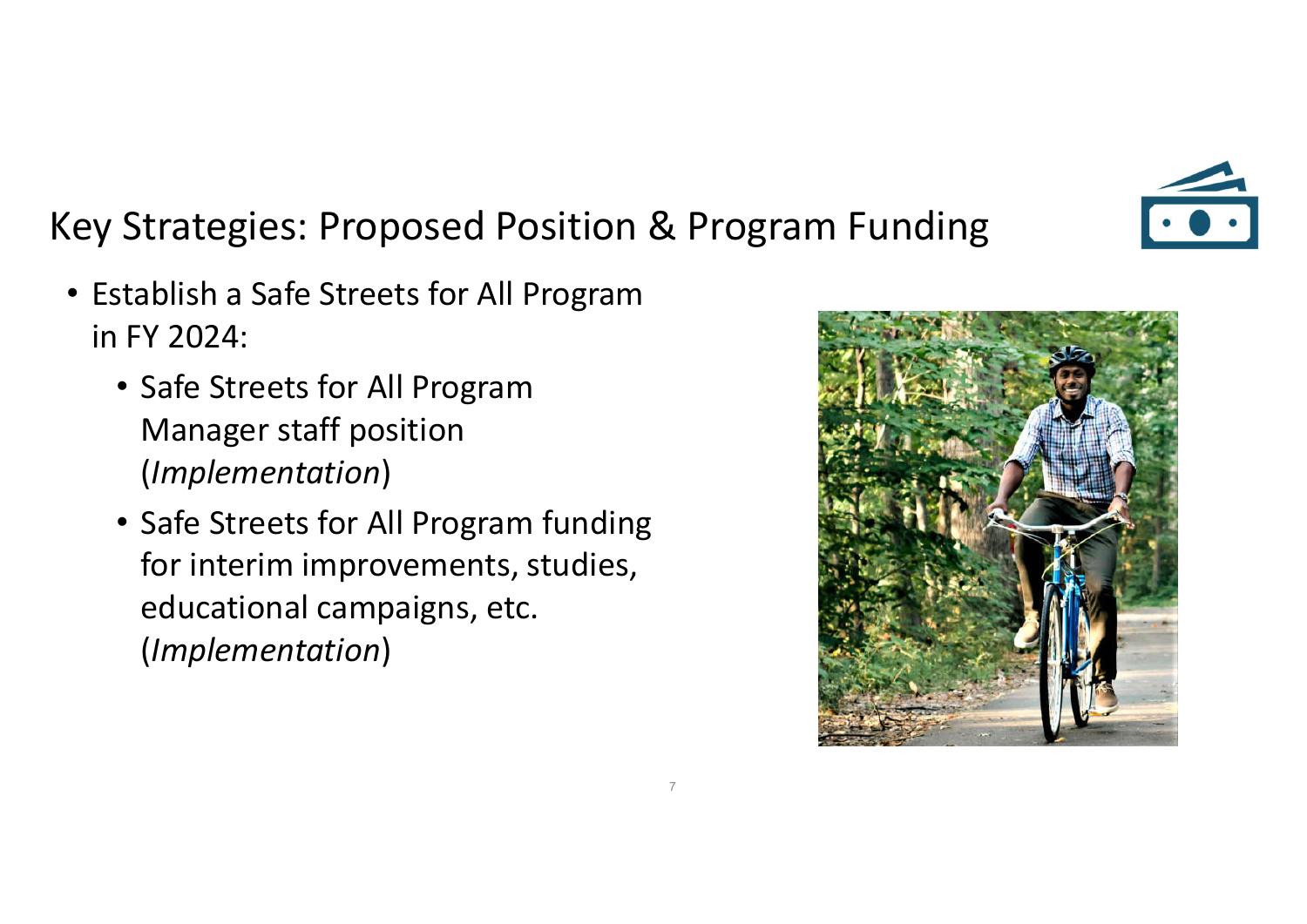

### Key Strategies: Safe Streets for All Program Manager Priorities

- standards with VDOT buy-in (*Policy*, *Design*) • Countywide **Complete Streets Policy and Design Guide** and improved road design
- **Reduce vehicle speeds** with a multi-pronged approach (*Policy*, *Design*, *Education*)
- Establish an **interdisciplinary Safe Streets for All Task Force** (*Implementation*)
- Expedite implementation of **small safety improvements** (*Implementation, Design*)

\*Additional resources required for some priorities and/or to increase implementation speed.\*



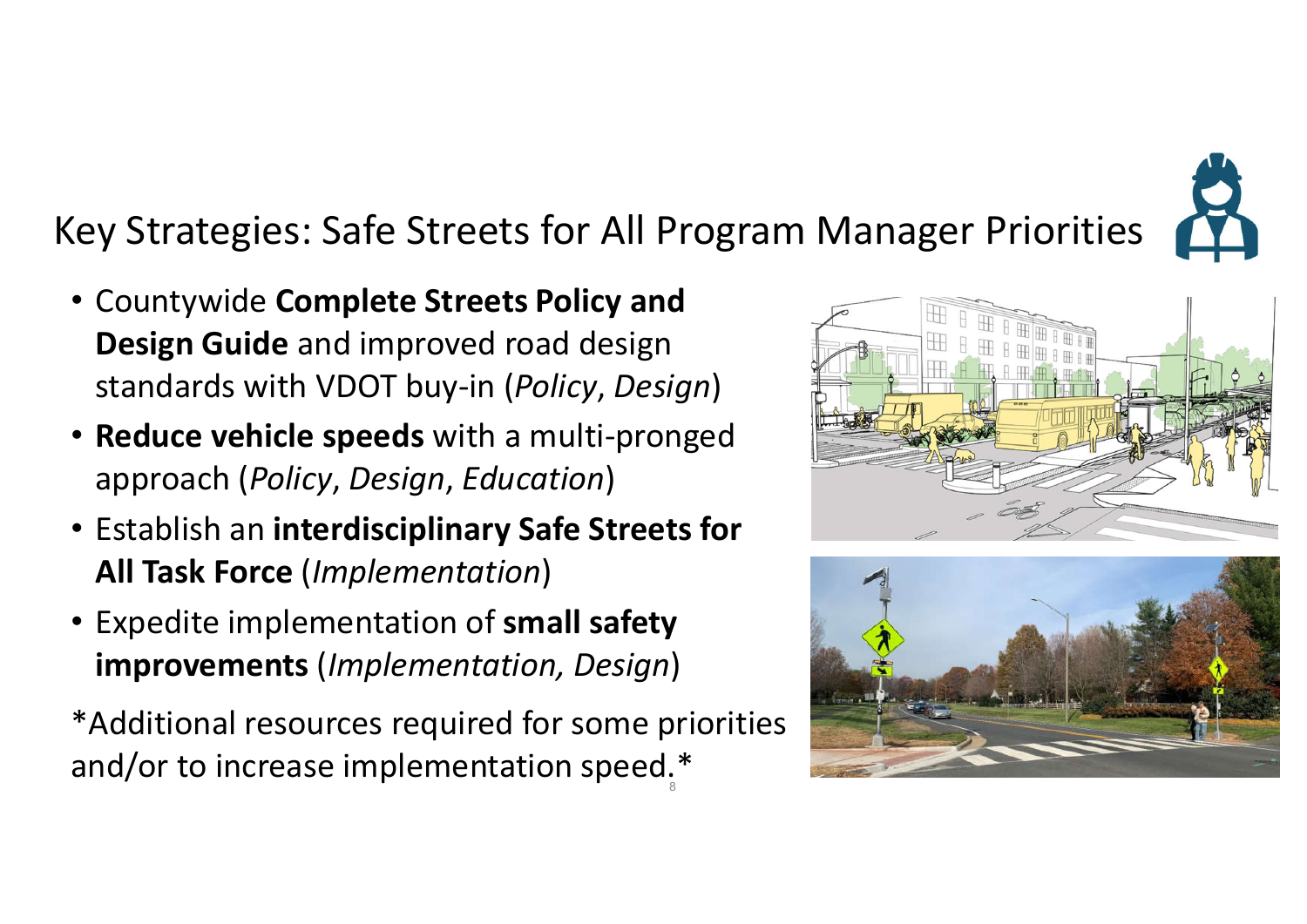# Key Strategies: Safe Streets for All Program Manager Priorities

9

- Improve active transportation **safety to parks, schools and activity centers** (*Policy, Design*)
- Conduct **walk and bicycle audits** with communities to identify safety concerns (*Equity*)
- **Build-out** the active transportation network (*Implementation*)
- **Maintain** the active transportation network **prioritizing safety and usability** (*Implementation*)
- • Countywide **lighting plan** in partnership with DPWES (*Policy*)
- \*Additional resources required for some priorities and/or to increase implementation speed.\*